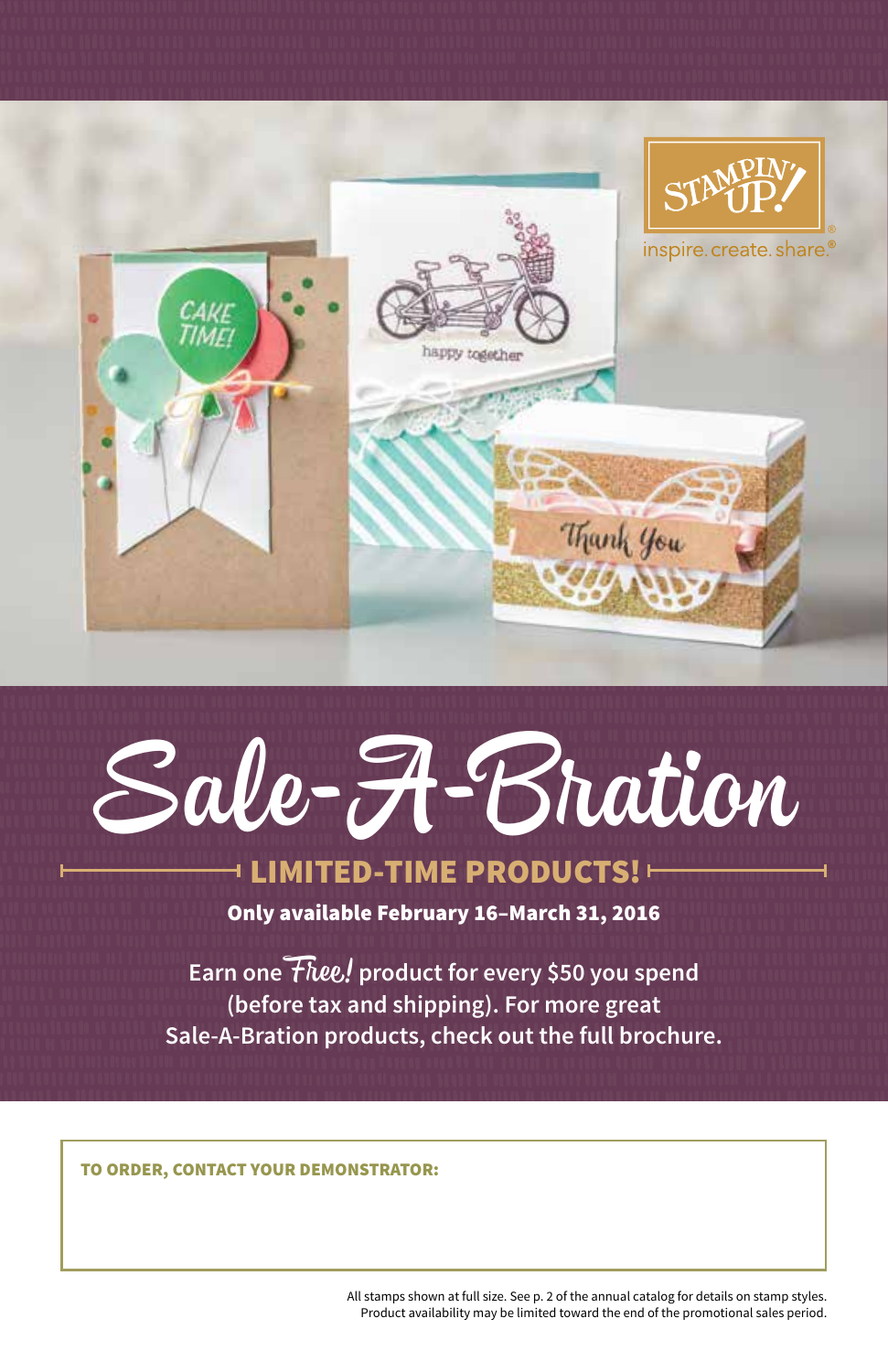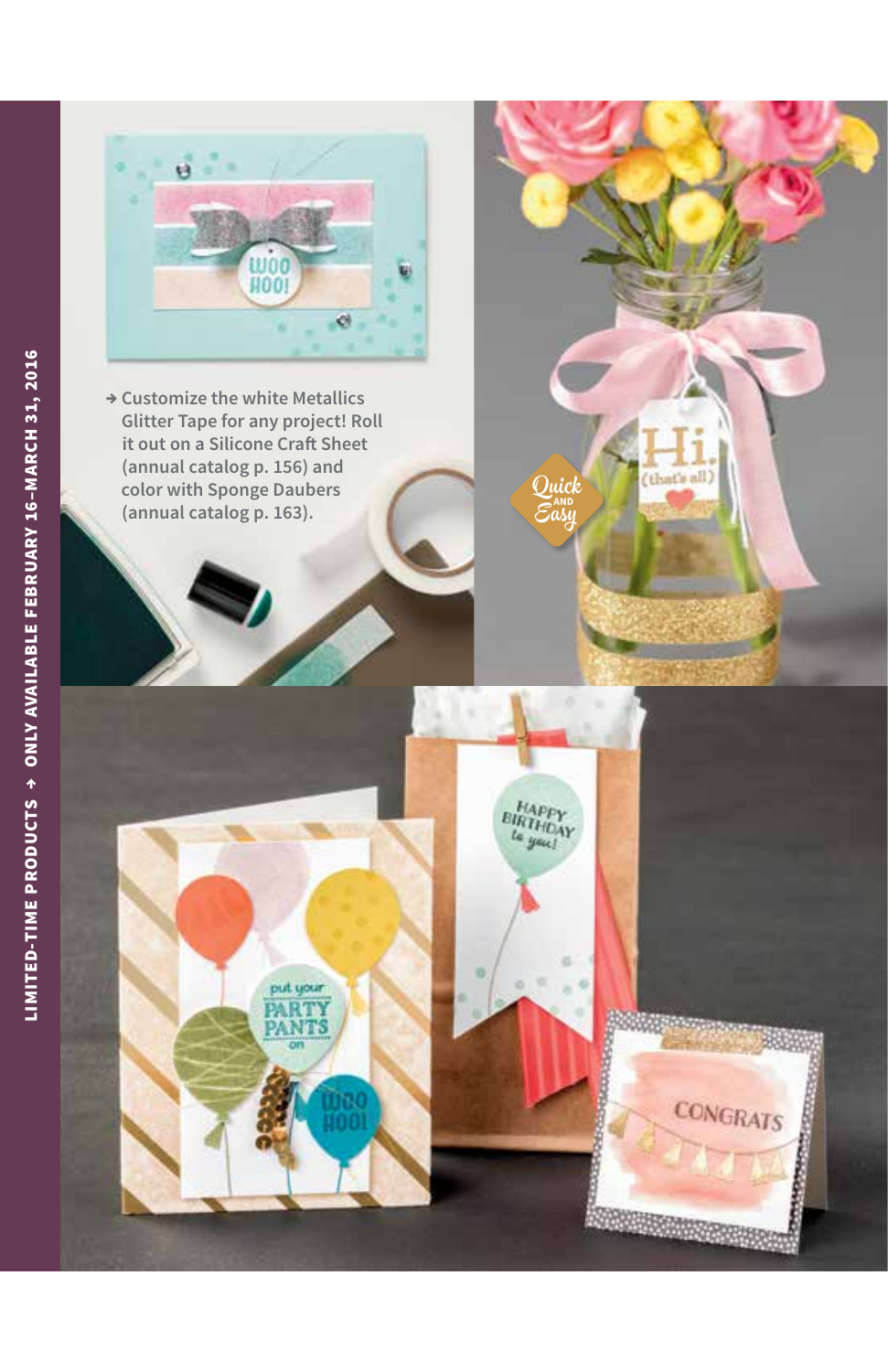



## Limited time! METALLICS GLITTER TAPE **141020**

3 rolls; 1 of each color. 9/16" wide. 5 yds each. *Gold, silver, white*





Free! Limited time! PARTY PANTS → 12 rubber stamps<br>
Available in French<br>
Available in French **141324** (wood blocks included) **141327** (suggested clear blocks: a, b, c, g, i) Available in French Coordinates with Balloon Bouquet Punch (occasions catalog p. 13)